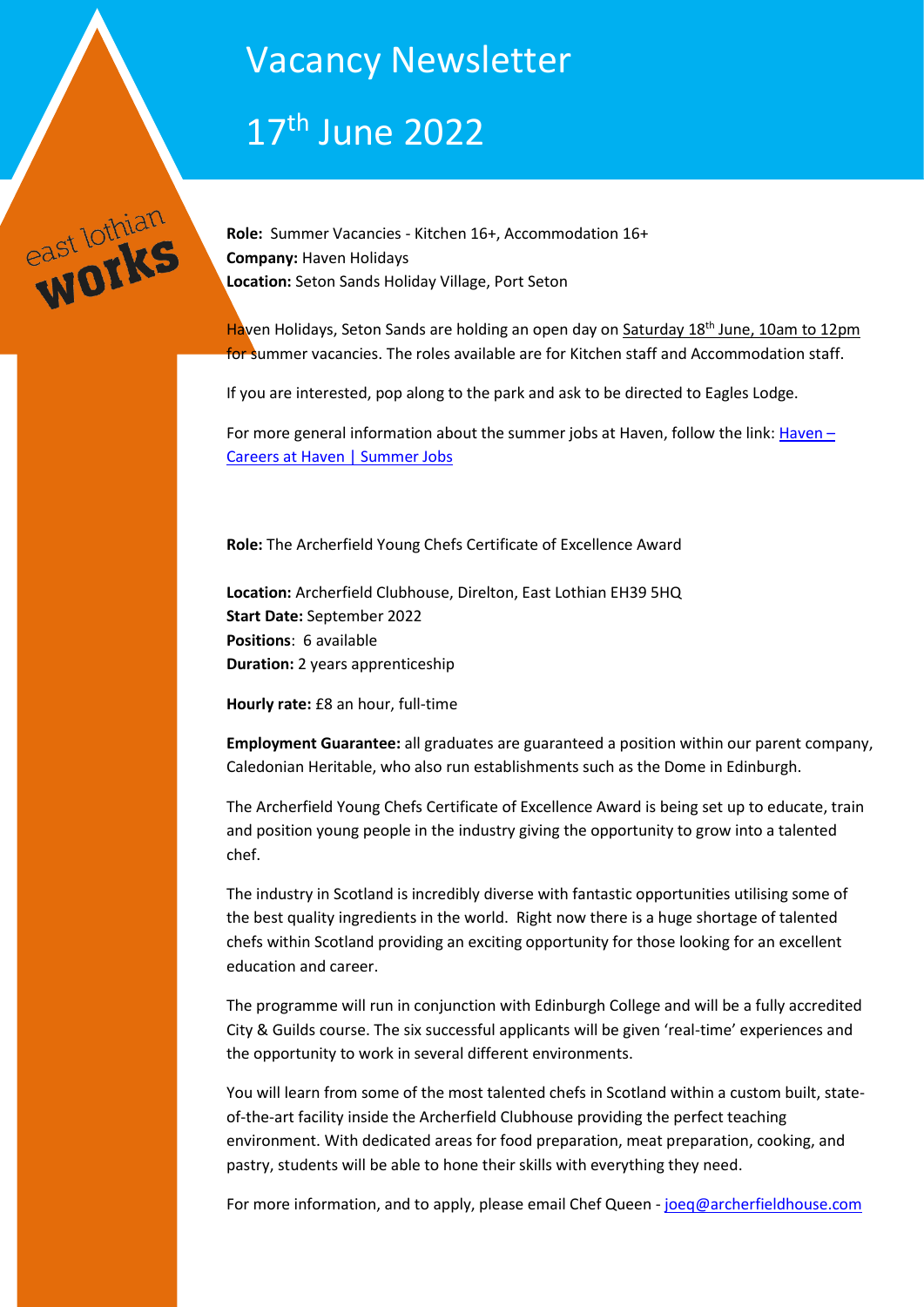**Role:** Business Development Executive **Closing Date:** 30th June 2022 **Company:** 2Circles Consulting **Salary:** £24,000 basic **Location:** Macmerry, East Lothian **Hours:** Full-time

2 Circles Consulting are a telecommunications company dedicated to helping businesses improve their connectivity and in turn, work more efficiently. The telecommunications industry is growing exponentially, and connectivity and communication are key factors in business success for all companies. It is a tremendous space to build a lifelong career in.

They are looking for people who are dedicated, motivated and willing to learn. Don't worry if you are unfamiliar with the world of telecoms, a great deal of training and support will be provided, and you will be mentored by some of the best in the industry – just bring your enthusiasm, and a good work ethic.

2 Circles Consulting have trained over 5000 students and graduates in how to run their own business, and have a proven and tested scheme to teach you how to network, prospect and constantly evolve in this thrilling industry. Successful candidates will get an impeccable experience with 2Circles Consulting through great incentives, uncapped earning potential and our excellent Basic, Bonus and EMI Share Option Plan.

#### **Key Responsibilities**

- Proactive goal setting towards sales targets, planning strategies to hit targets, and monitoring of performance against goals. Attain 100 customers to qualify for Century Club
- Attend all company training courses and sales meetings
- Maintaining a consistent positive attitude and team spirit
- Building and maintaining a good rapport with customers
- Have a proactive attitude towards self-development and constant improvement
- Actively looking for ways to continually develop and innovate sales and marketing systems to generate a larger customer base
- Being dedicated in providing the best and most efficient service to our customers and understanding each individual businesses' needs

#### **Benefits**

- On-site parking
- Great Basic Salary
- Uncapped Bonus Plan
- EMI Share Ownership from Day 1
- Company Social Events
- Office Dog
- Great Contests
- Private Medical/Dental insurance

#### **Applications**

- Expected start date: early September 2022
- Please study the 2 Circles Consulting website: [www.2circlesconsulting.com](http://www.2circlesconsulting.com/) as well as their social media on Facebook, Instagram, Linkedin & Twitter
- Please send an up to date, well presented 2-page CV with a detailed covering letter explaining why you would like to work in the company t[o lou@2circlesconsulting.com](mailto:lou@2circlesconsulting.com)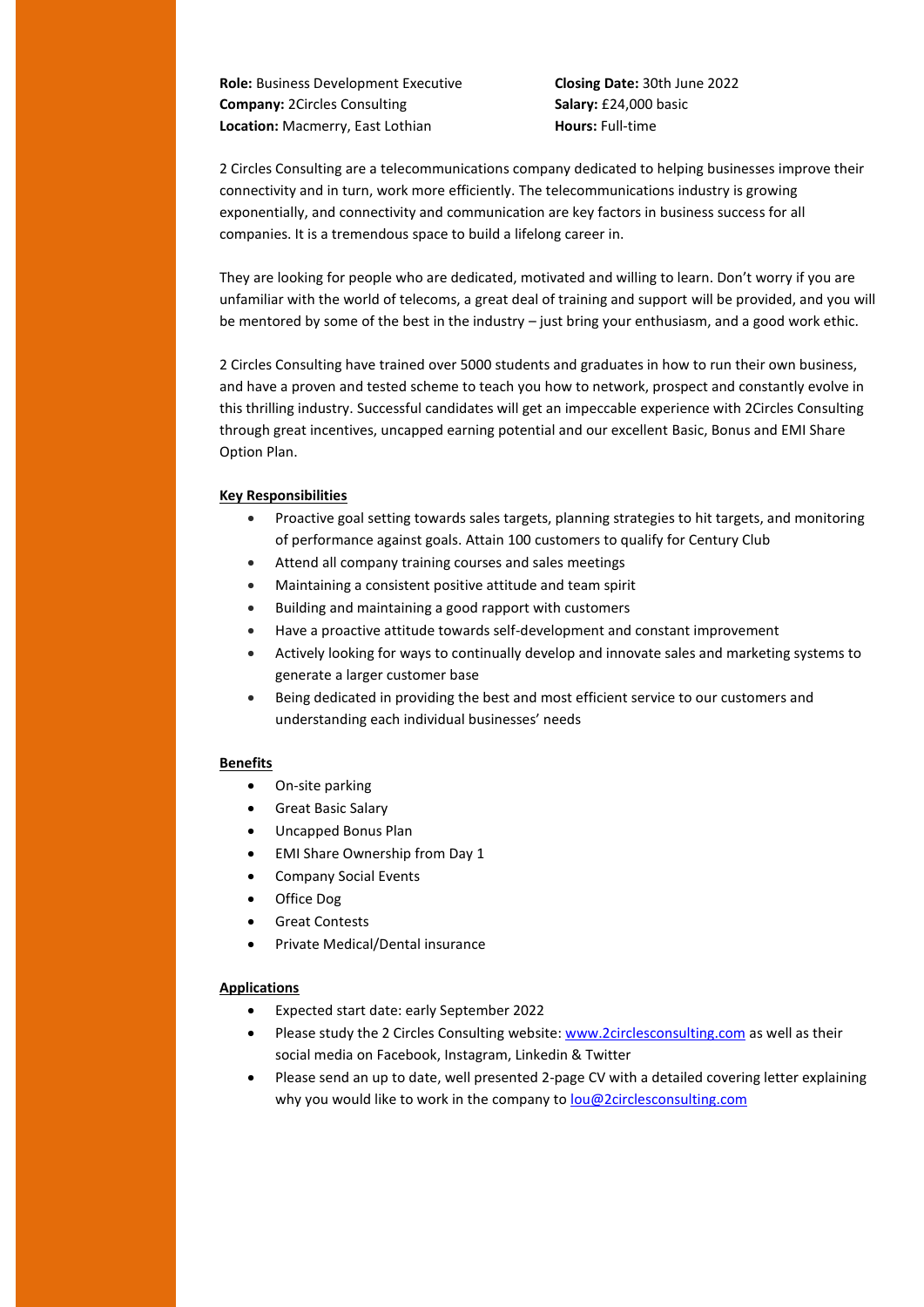**Role:** Customer Team Member **Company:** Coop **Location:** East Linton

**Hours:** Part time – 16 hours per week (plus overtime) **Salary:** £9.90 an hour **Closing date:** 23rd June 2022

As a customer team member at Co-op, you'll provide friendly, thoughtful service, and be on hand to support customers whenever they need your help. You'll also make sure your store is in great shape – working as part of a team to replenish products and support deliveries.

## **What you'll do**

- Friendly and thoughtful service
- Engage with everyone to succeed together
- Make sure the store is safe, legal and operational
- Embrace change
- Co-operate for a fairer world

### **This job would suit people who have**

- genuine care for the needs of customers and colleagues
- good communication skills, with the ability to build positive relationships with everyone
- strong problem solving skills
- the flexibility to work a range of shifts

Working pattern: 3 varied shifts over 6 days including early mornings (store opening), afternoons, late evenings (store closing) and weekends, to be discussed at interview. Full training given

For more information, and to apply online, follow the link[: Customer Team Member East](https://jobs.coop.co.uk/job/east-linton/customer-team-member/22964/31071652512)  [Linton | Coop Careers](https://jobs.coop.co.uk/job/east-linton/customer-team-member/22964/31071652512)